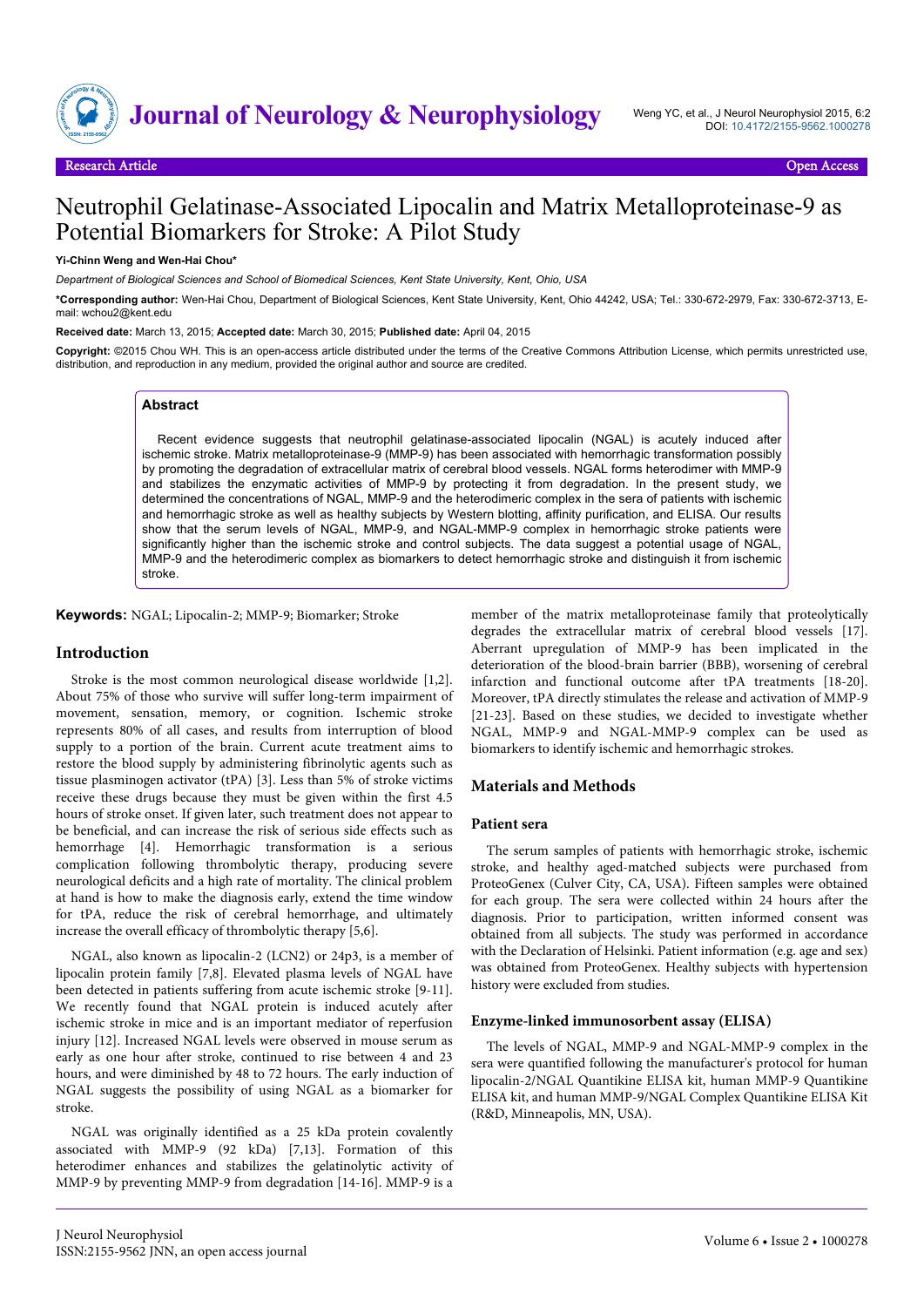## **Gelatin affinity purification of MMP-9 and NGAL-MMP-9 complex**

Gelatin sepharose 4B (GE Healthcare, Piscataway, NJ, USA) was washed three times with cold TNC buffer (50 mM Tris-HCl pH 7.5, 150 mM NaCl, 10 mM CaCl2, 0.02% NaN3). The protein concentrations of human sera were measured by Bradford assays and the sera were diluted in the TNC buffer containing Halt Protease and Phosphatase Inhibitor and Pepstatin A Protease Inhibitor (Pierce, Rockford, IL, USA) to a final concentration of 4 ug/ul. The diluted human sera were incubated with the washed gelatin sepharose 4B for 2 hours with rotation at 4°C. The mixture was centrifuged at 5000 rpm for 5 minutes at 4°C and the supernatant was removed. The gelatin sepharose 4B was washed with the TNC buffer three times to remove unbound proteins. The gelatin sepharose 4B with bound MMP-9 and the associated proteins were resuspended in SDS sample buffer and analyzed by Western blotting.

# **Western blot**

Protein samples were separated by NuPAGE 4–12% Bis-Tris gels (Invitrogen, Carlsbad, CA, USA), transferred to PVDF membranes, and analyzed by Western blotting using goat anti-NGAL (1:1000, R&D, Minneapolis, MN, USA) and rabbit anti-MMP-9 (1:1000, Abcam, Cambridge, MA, USA) antibodies. Immunoreactive bands were detected by enhanced chemiluminescence (ECL) (Pierce, Rockford, IL, USA) and imaged using a Luminescent Image Analyzer LAS-3000 (Fujifilm, Tokyo, Japan).

# **Statistical analysis**

Quantitative data were expressed as mean ± SEM and analyzed using Prism 5.0 (GraphPad Software, La Jolla, CA, USA). One-way ANOVA with Newman–Keuls post hoc tests were employed to determine statistical significance between means. The values of P less than 0.05 were considered to be statistically significant.

# **Results**

# **Determine the level of NGAL in human sera**

We and others found that the level of NGAL is elevated after ischemic stroke in mouse sera [12] and human plasma [9-11]. To assess the level of NGAL in different types of strokes, we analyzed patient sera of ischemic and hemorrhagic strokes by Western blotting with the antibody against NGAL.

| <b>Characteristics</b> | Normal donor | <b>Ischaemic</b><br><b>Stroke</b> | Haemorrhagic<br><b>Stroke</b> |
|------------------------|--------------|-----------------------------------|-------------------------------|
| Age range              | 67-85        | 59-84                             | 61-90                         |
| Median age             | 75           | 72                                | 82                            |
| Female                 | 12           | 12                                | 14                            |
| Male                   | 3            | 3                                 |                               |

Table 1: Characteristics of normal donors and stroke patients

The sera of aged-matched healthy donors were used as controls. Table 1 shows the characteristics of enrolled subjects. An immunoreactive band of NGAL (25 kDa) was detected in the human

sera by Western blotting (Figure 1A). The intensities of NGAL protein bands were slightly higher in the sera of ischemic stroke patients and considerably stronger in hemorrhagic stroke patients when compared with the controls. To confirm the results of Western blotting, we measured the concentrations of NGAL by ELISA (Figure 1B). The serum level of NGAL was  $111.8 \pm 8.6$  ng/ml in normal donor and  $152.7 \pm 11.4$  ng/ml in ischemic stroke patients. Interestingly, the NGAL level was increased almost two folds to  $213.8 \pm 34.0$  ng/ml in hemorrhagic stroke patients. The serum level of NGAL in hemorrhagic stroke patients was significantly higher than the ischemic stroke patients and healthy donors (P < 0.05).



Figure 1: Expression of NGAL in the sera of normal donors and stroke patients. (A) A representative Western blot shows the expression NGAL in the sera of control (C), ischemic (I), and hemorrhagic (H) stroke patients. (B) The levels of NGAL in the sera of normal donors and stroke patients were measured by ELISA. Data were analyzed by a one-way ANOVA with Newman– Keuls post hoc tests. There was a significant induction of NGAL in hemorrhagic stroke patients (\*P<0.05) compared with normal donors and ischemic stroke patients.

## **Determine the level of MMP-9 in human sera**

Previous studies have detected elevated serum levels of MMP-9 in patients with ischemic stroke [24] and intracranial hemorrhage [25]. To verify these findings, we performed Western blotting and detected a 92 kDa immunoreactive band of MMP-9 (Figure 2A). The MMP-9 protein bands detected in hemorrhagic stroke patients appeared darker than the ischemic stroke and control sera. The concentrations of MMP-9 determined by ELISA correlated with the Western blotting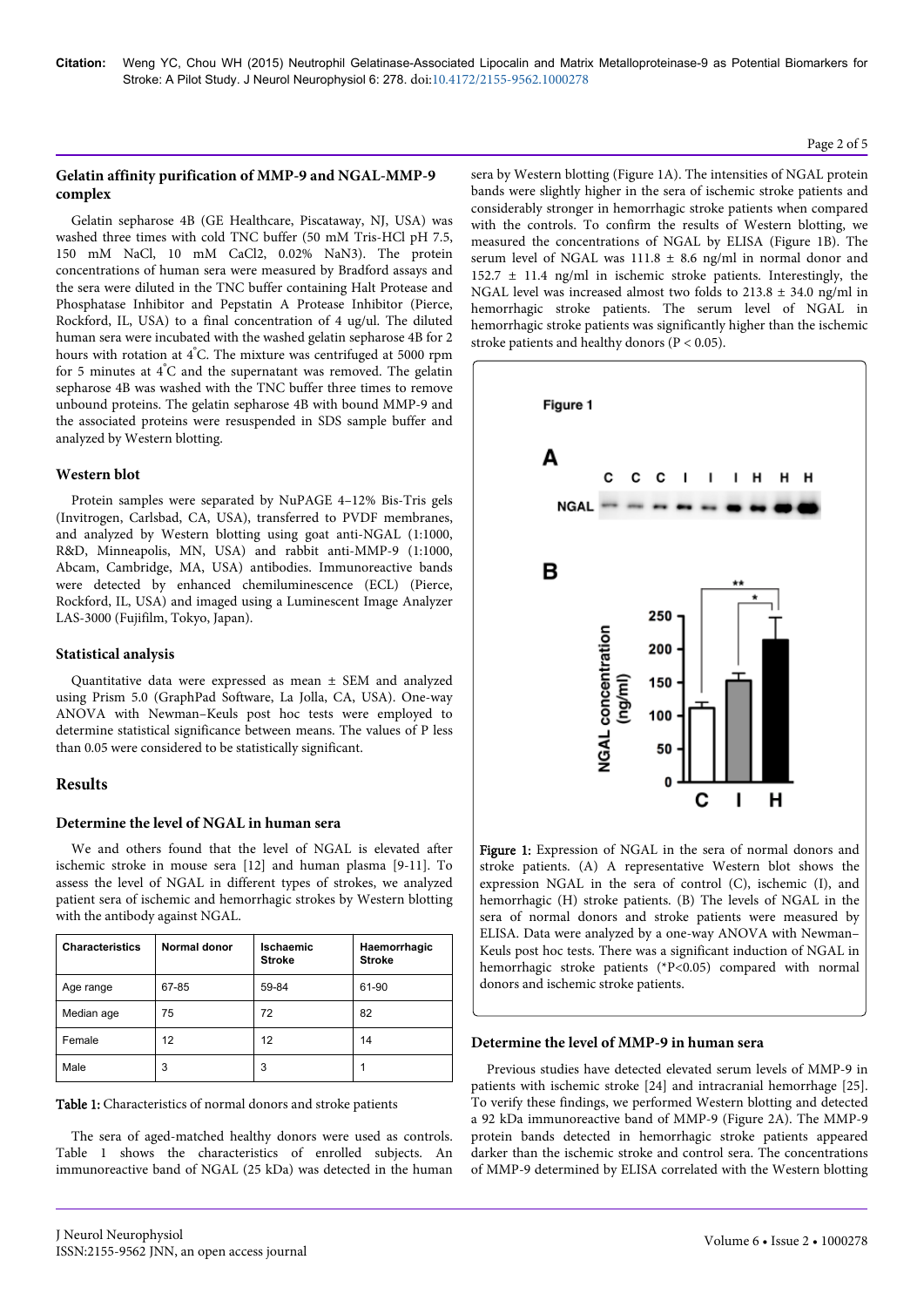**Citation:** Weng YC, Chou WH (2015) Neutrophil Gelatinase-Associated Lipocalin and Matrix Metalloproteinase-9 as Potential Biomarkers for Stroke: A Pilot Study. J Neurol Neurophysiol 6: 278. doi:10.4172/2155-9562.1000278

(Figure 2B). The MMP-9 level in the sera of hemorrhagic stroke patients (1112  $\pm$  148.6 ng/ml) was significantly higher than the ischemic stroke patients (715.6 $\pm$ 81.2 ng/ml) and controls (629.3  $\pm$  60.8 ng/ml) ( $P < 0.05$ ).



Figure 2: Expression of MMP-9 in the sera of normal donors and stroke patients. (A) A representative Western blot shows the expression of MMP-9 in the sera of control (C), ischemic (I), and hemorrhagic (H) stroke patients. (B) The levels of NGAL in the sera of normal donors and stroke patients were measured by ELISA. Data were analyzed by a oneway ANOVA with Newman– Keuls post hoc tests. There was a significant induction of MMP-9 in hemorrhagic stroke patients (\*P<0.05) compared with normal donors and Ischemic stroke patients.

# **Determine the level of NGAL-MMP-9 complex in human sera**

NGAL dimerizes with MMP-9 via an intermolecular disulfide bond and stabilizes the enzymatic activity of MMP-9 [14-16]. To assess the level of NGAL-MMP-9 complex, we isolated MMP-9 and the complex by gelatin affinity purification. The NGAL associated with MMP-9 was separated by SDS-PAGE and determined by Western blotting to represent the level of NGAL-MMP-9 complex. The co-purified NGAL immunoreactive protein bands showed stronger intensity in the sera of hemorrhagic stroke patients than the ischemic stroke and healthy controls. To quantify the level of NGAL-MMP-9 complex, we performed ELISA and found that the level of complex was significantly elevated in the sera of hemorrhagic stroke patients (109.6  $\pm$  30.2 ng/ml) than in the controls (52.7  $\pm$  7.3 ng/ml) and ischemic stroke patients (45.0  $\pm$  8.7 ng/ml) (P<0.05). Interestingly, the level of complex was slightly reduced in the ischemic stroke patients when compared with the controls (Figure 3).

J Neurol Neurophysiol



Figure 3: Expression of NGAL-MMP-9 complex in the sera of normal donors and stroke patients. (A) A representative Western blot shows the expression of NGAL-MMP-9 complex in the sera of control (C), ischemic (I), and hemorrhagic (H) stroke patients. (B) The levels of NGAL-MMP-9 complex in the sera of normal donors and stroke patients were measured by ELISA. Data were analyzed by a one-way ANOVA with Newman-Keuls post hoc tests. 13 There was a significant induction of NGAL-MMP-9 complex in hemorrhagic stroke patients (\*P<0.05) compared with normal donors and ischemic stroke patients.

#### **Discussion**

This pilot study demonstrates that the levels of NGAL, MMP-9 and their complex in patients with hemorrhagic stroke were significantly higher than ischemic stroke and healthy controls, suggesting an exciting potential of using these proteins as stroke biomarkers. Since only 15 subjects were included in each group, future research with a larger number of stroke patients is necessary to determine optimum cut-offs for stroke detection and classification.

Nearly 95% of patients with acute ischemic stroke are excluded from the thrombolytic therapy because they have missed the 4.5-hour time window [3,4]. The late thrombolytic treatment may cause intracerebral hemorrhage and death. Neuroimaging techniques such as magnetic resonance imaging (MRI) and computed tomography scan (CT) have proven to be invaluable for stroke diagnosis [26,27]. However, many hospitals are not equipped with the specialized radiologic equipment due to the costs of equipment and personnel. These observations suggest that the availability of a rapid assay using blood biomarkers would be highly valuable in identifying appropriate diagnosis, treatment, and prognosis, as well as avoid over utilization of resources and provide cost effective care [28,29]. Although there is no

#### Page 3 of 5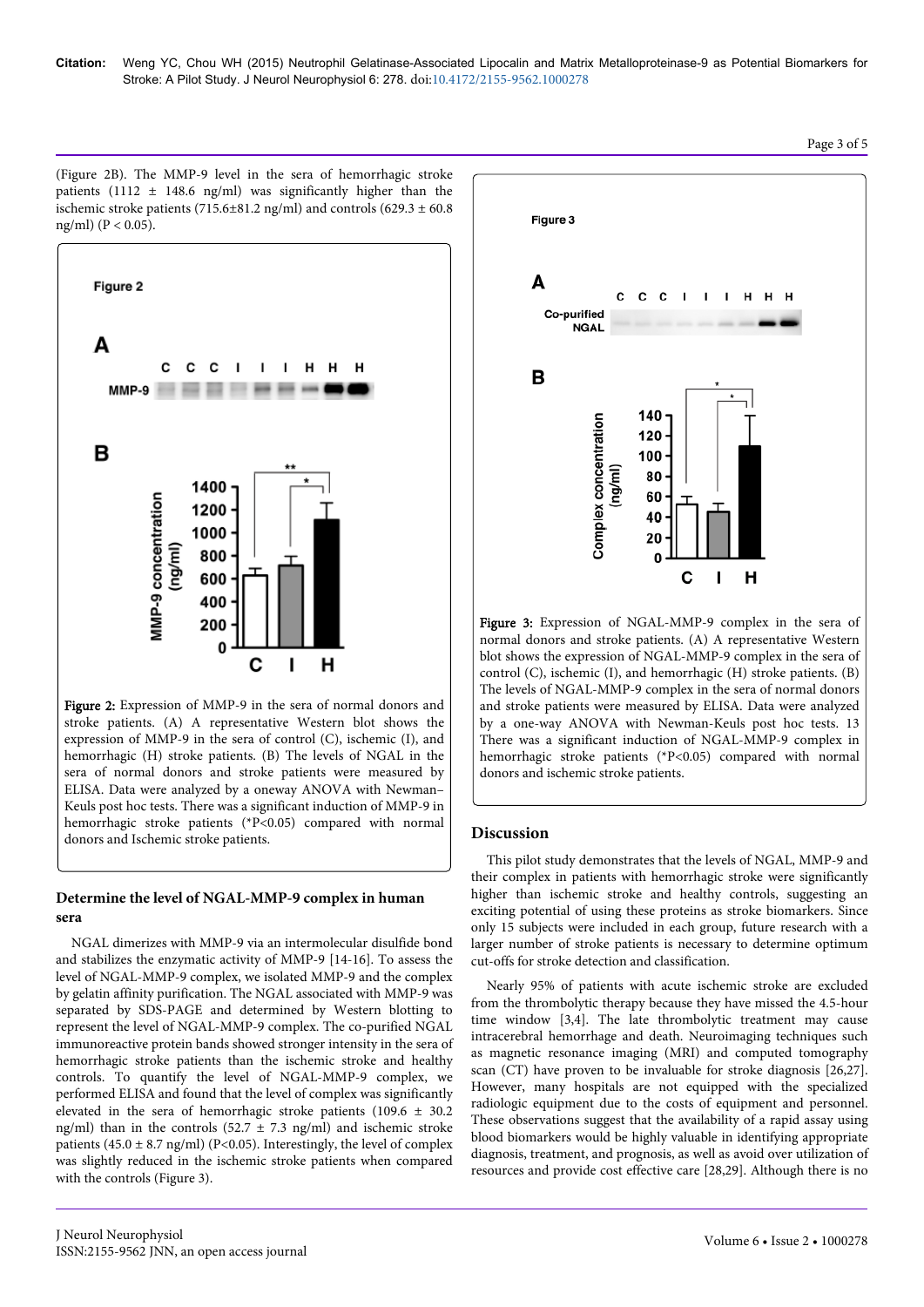biomarker for stroke that is routinely used in clinical practice, developing such a test is vital and ongoing [30,31]. To date, a number of proteins (S100B, MMP-9, vWF, BDNF, VCAM) show promise as biomarkers in stroke, however sufficient sensitivity and specificity for use in clinical practice has not been achieved [28,32]. Recently, a panel of multiple biomarkers instead of a single marker has been used to improve the diagnostic accuracy of suspected stroke [30,33,34]. We believe that inclusion of NGAL, MMP-9 and the complex to the growing list of stroke biomarkers will certainly enhance the sensitivity and specificity of stroke diagnosis.

# **Conclusion**

Our results show that NGAL, MMP-9 and their complex are elevated after hemorrhagic stroke, suggesting a potential usage of these biomarkers to detect and distinguish different types of strokes. However, rigorous studies with larger number of patients will be necessary to define their roles as stroke biomarkers.

# **Acknowledgment**

This work was supported by AHA 13BGIA13820011, Kent State University start-up fund and Farris Family Innovation Award to WHC. WHC conceived, directed and funded the study. WHC and YCW designed experiments and analyzed data. YCW performed Western blotting and ELISA. WHC and YCW wrote the manuscript.

# **References**

- 1. [Go AS, Mozaffarian D, Roger VL, Benjamin EJ, Berry JD, et al. \(2013\)](http://www.ncbi.nlm.nih.gov/pubmed/23239837) [Turner, Heart disease and stroke statistics--2013 update: a report from](http://www.ncbi.nlm.nih.gov/pubmed/23239837) [the American Heart Association, Circulation 127: e6-e245.](http://www.ncbi.nlm.nih.gov/pubmed/23239837)
- 2. [Thrift AG, Cadilhac DA, Thayabaranathan T, Howard G, Howard VJ, et](http://www.ncbi.nlm.nih.gov/pubmed/24350870) [al. \(2014\) Global stroke statistics. Int J Stroke 9: 6-18.](http://www.ncbi.nlm.nih.gov/pubmed/24350870)
- 3. Al-Khoury L, Lyden PD (2004) Intravenous thrombolysis. Stroke: Pathophysiology, Diagnosis, and Management, Elsevier Inc., Churchill Livingstone, New York: 919-941.
- 4. [Lo EH, Dalkara T, Moskowitz MA \(2003\) Mechanisms, challenges and](http://www.ncbi.nlm.nih.gov/pubmed/12728267) [opportunities in stroke. Nat Rev Neurosci 4: 399-415.](http://www.ncbi.nlm.nih.gov/pubmed/12728267)
- 5. Del Zoppo GJ, Saver JL, Jauch EC, Adams HP (2009) Jr. Expansion of the Time Window for Treatment of Acute Ischemic Stroke with Intravenous Tissue Plasminogen Activator. A Science Advisory from the American Heart Association/American Stroke Association, Stroke 40: 2945-2948.
- 6. [Kidwell CS, Latour L, Saver JL, Alger JR, Starkman S, et al. \(2008\)](http://www.ncbi.nlm.nih.gov/pubmed/18303253) [Thrombolytic toxicity: blood brain barrier disruption in human ischemic](http://www.ncbi.nlm.nih.gov/pubmed/18303253) [stroke, Cerebrovasc Dis 25: 338-343.](http://www.ncbi.nlm.nih.gov/pubmed/18303253)
- 7. [Kjeldsen L, Johnsen AH, Sengeløv H, Borregaard N \(1993\) Isolation and](http://www.ncbi.nlm.nih.gov/pubmed/7683678) [primary structure of NGAL, a novel protein associated with human](http://www.ncbi.nlm.nih.gov/pubmed/7683678) [neutrophil gelatinase. J Biol Chem 268: 10425-10432.](http://www.ncbi.nlm.nih.gov/pubmed/7683678)
- 8. [Flower DR, North AC, Sansom CE \(2000\) The lipocalin protein family:](http://www.ncbi.nlm.nih.gov/pubmed/11058743) [structural and sequence overview. Biochim Biophys Acta 1482: 9-24.](http://www.ncbi.nlm.nih.gov/pubmed/11058743)
- 9. [Elneihoum AM, Falke P, Axelsson L, Lundberg E, Lindgarde F, et al.](http://www.ncbi.nlm.nih.gov/pubmed/8841320) [\(1996\) Leukocyte activation detected by increased plasma levels of](http://www.ncbi.nlm.nih.gov/pubmed/8841320) [inflammatory mediators in patients with ischemic cerebrovascular](http://www.ncbi.nlm.nih.gov/pubmed/8841320) [diseases, Stroke 27: 1734-1738.](http://www.ncbi.nlm.nih.gov/pubmed/8841320)
- 10. [Anwaar I, Gottsater A, Ohlsson K, Mattiasson I, Lindgarde F \(1998\)](http://www.ncbi.nlm.nih.gov/pubmed/9774747) [Increasing levels of leukocyte-derived inflammatory mediators in plasma](http://www.ncbi.nlm.nih.gov/pubmed/9774747) [and cAMP in platelets during follow-up after acute cerebral ischemia,](http://www.ncbi.nlm.nih.gov/pubmed/9774747) [Cerebrovasc Dis 8: 310-317.](http://www.ncbi.nlm.nih.gov/pubmed/9774747)
- 11. [Falke P, Elneihoum AM, Ohlsson K \(2000\) Leukocyte activation: relation](http://www.ncbi.nlm.nih.gov/pubmed/10686447) [to cardiovascular mortality after cerebrovascular ischemia. Cerebrovasc](http://www.ncbi.nlm.nih.gov/pubmed/10686447) [Dis 10: 97-101.](http://www.ncbi.nlm.nih.gov/pubmed/10686447)
- 12. [Wang G, Weng YC, Han X, Whaley JD, McCrae KR, et al. \(2015\)](http://www.ncbi.nlm.nih.gov/pubmed/25702801) [Lipocalin-2 released in response to cerebral ischaemia mediates](http://www.ncbi.nlm.nih.gov/pubmed/25702801) [reperfusion injury in mice. J Cell Mol Med .](http://www.ncbi.nlm.nih.gov/pubmed/25702801)
- 13. [Kjeldsen L, Cowland JB, Borregaard N \(2000\) Human neutrophil](http://www.ncbi.nlm.nih.gov/pubmed/11058768) [gelatinase-associated lipocalin and homologous proteins in rat and](http://www.ncbi.nlm.nih.gov/pubmed/11058768) [mouse, Biochim Biophys Acta 1482: 272-283.](http://www.ncbi.nlm.nih.gov/pubmed/11058768)
- 14. [Yan L, Borregaard N, Kjeldsen L, Moses MA \(2001\) The high molecular](http://www.ncbi.nlm.nih.gov/pubmed/11486009) [weight urinary matrix metalloproteinase \(MMP\) activity is a complex of](http://www.ncbi.nlm.nih.gov/pubmed/11486009) [gelatinase B/MMP-99 and neutrophil gelatinase-associated lipocalin](http://www.ncbi.nlm.nih.gov/pubmed/11486009) [\(NGAL\). Modulation of MMP-9 activity by NGAL, J Biol Chem 276:](http://www.ncbi.nlm.nih.gov/pubmed/11486009) [37258-37265.](http://www.ncbi.nlm.nih.gov/pubmed/11486009)
- 15. [Fernandez CA, Yan L, Louis G, Yang J, Kutok JL, et al. \(2005\) The matrix](http://www.ncbi.nlm.nih.gov/pubmed/16061852) [metalloproteinase-9/neutrophil gelatinase-associated lipocalin complex](http://www.ncbi.nlm.nih.gov/pubmed/16061852) [plays a role in breast tumor growth and is present in the urine of breast](http://www.ncbi.nlm.nih.gov/pubmed/16061852) [cancer patients, Clin Cancer Res 11: 5390-5395.](http://www.ncbi.nlm.nih.gov/pubmed/16061852)
- 16. [Gupta K, Shukla M, Cowland JB, Malemud CJ, Haqqi TM \(2007\)](http://www.ncbi.nlm.nih.gov/pubmed/17907186) [Neutrophil gelatinase-associated lipocalin is expressed in osteoarthritis](http://www.ncbi.nlm.nih.gov/pubmed/17907186) [and forms a complex with matrix metalloproteinase 9. Arthritis Rheum](http://www.ncbi.nlm.nih.gov/pubmed/17907186) [56: 3326-3335.](http://www.ncbi.nlm.nih.gov/pubmed/17907186)
- 17. [Brinckerhoff CE, Matrisian LM \(2002\) Matrix metalloproteinases: a tail](http://www.ncbi.nlm.nih.gov/pubmed/11994741) [of a frog that became a prince. Nat Rev Mol Cell Biol 3: 207-214.](http://www.ncbi.nlm.nih.gov/pubmed/11994741)
- 18. [Rosenberg GA \(2002\) Matrix metalloproteinases in neuroinflammation.](http://www.ncbi.nlm.nih.gov/pubmed/12203394) [Glia 39: 279-291.](http://www.ncbi.nlm.nih.gov/pubmed/12203394)
- 19. [Rosell A, Cuadrado E, Ortega-Aznar A, Hernandez-Guillamon M, Lo](http://www.ncbi.nlm.nih.gov/pubmed/18323498) [EH, et al. \(2008\) MMP-9-positive neutrophil infiltration is associated to](http://www.ncbi.nlm.nih.gov/pubmed/18323498) [blood-brain barrier breakdown and basal lamina type IV collagen](http://www.ncbi.nlm.nih.gov/pubmed/18323498) [degradation during hemorrhagic transformation after human ischemic](http://www.ncbi.nlm.nih.gov/pubmed/18323498) [stroke, Stroke 39: 1121-1126.](http://www.ncbi.nlm.nih.gov/pubmed/18323498)
- 20. [Adibhatla RM, Hatcher JF \(2008\) Tissue plasminogen activator \(tPA\)](http://www.ncbi.nlm.nih.gov/pubmed/18673209) [and matrix metalloproteinases in the pathogenesis of stroke: therapeutic](http://www.ncbi.nlm.nih.gov/pubmed/18673209) [strategies. CNS Neurol Disord Drug Targets 7: 243-253.](http://www.ncbi.nlm.nih.gov/pubmed/18673209)
- 21. [McColl BW, Rothwell NJ, Allan SM \(2008\) Systemic inflammation alters](http://www.ncbi.nlm.nih.gov/pubmed/18799677) [the kinetics of cerebrovascular tight junction disruption after](http://www.ncbi.nlm.nih.gov/pubmed/18799677) [experimental stroke in mice, J Neurosci 28: 9451-9462.](http://www.ncbi.nlm.nih.gov/pubmed/18799677)
- 22. [Cuadrado E, Ortega L, Hernández-Guillamon M, Penalba A, Fernández-](http://www.ncbi.nlm.nih.gov/pubmed/18390930)[Cadenas I, et al. \(2008\) Tissue plasminogen activator \(t-PA\) promotes](http://www.ncbi.nlm.nih.gov/pubmed/18390930) [neutrophil degranulation and MMP-9 release. J Leukoc Biol 84: 207-214.](http://www.ncbi.nlm.nih.gov/pubmed/18390930)
- 23. [Gautier S, Ouk T, Petrault O, Caron J, Bordet R \(2009\) Neutrophils](http://www.ncbi.nlm.nih.gov/pubmed/19210512) [contribute to intracerebral haemorrhages after treatment with](http://www.ncbi.nlm.nih.gov/pubmed/19210512) [recombinant tissue plasminogen activator following cerebral ischaemia,](http://www.ncbi.nlm.nih.gov/pubmed/19210512) [Br J Pharmacol 156: 673-679.](http://www.ncbi.nlm.nih.gov/pubmed/19210512)
- 24. [Montaner J, Alvarez-Sabin J, Molina CA, Angles A, Abilleira S, et al.](http://www.ncbi.nlm.nih.gov/pubmed/11739970) [\(2001\) Matrix metalloproteinase expression is related to hemorrhagic](http://www.ncbi.nlm.nih.gov/pubmed/11739970) [transformation after cardioembolic stroke, Stroke 32: 2762-2767.](http://www.ncbi.nlm.nih.gov/pubmed/11739970)
- 25. [Abilleira S, Montaner J, Molina CA, Monasterio J, Castillo J, et al. \(2003\)](http://www.ncbi.nlm.nih.gov/pubmed/12854746) Matrix metalloproteinase-9 concentration [intracerebral hemorrhage. J Neurosurg 99: 65-70.](http://www.ncbi.nlm.nih.gov/pubmed/12854746)
- 26. [Kidwell CS, Chalela JA, Saver JL, Starkman S, Hill MD, et al. \(2004\)](http://www.ncbi.nlm.nih.gov/pubmed/15494579) [Comparison of MRI and CT for detection of acute intracerebral](http://www.ncbi.nlm.nih.gov/pubmed/15494579) [hemorrhage. JAMA 292: 1823-1830.](http://www.ncbi.nlm.nih.gov/pubmed/15494579)
- 27. [Baird AE, Dambrosia J, Janket S, Eichbaum Q, Chaves C, et al. \(2001\) A](http://www.ncbi.nlm.nih.gov/pubmed/11445104) [three-item scale for the early prediction of stroke recovery. Lancet 357:](http://www.ncbi.nlm.nih.gov/pubmed/11445104) [2095-2099.](http://www.ncbi.nlm.nih.gov/pubmed/11445104)
- 28. [Reynolds MA, Kirchick HJ, Dahlen JR, Anderberg JM, McPherson PH, et](http://www.ncbi.nlm.nih.gov/pubmed/14500614) [al. \(2003\) Early biomarkers of stroke. Clin Chem 49: 1733-1739.](http://www.ncbi.nlm.nih.gov/pubmed/14500614)
- 29. [Whiteley W, Chong WL, Sengupta A, Sandercock P \(2009\) Blood](http://www.ncbi.nlm.nih.gov/pubmed/19286602) [markers for the prognosis of ischemic stroke: a systematic review. Stroke](http://www.ncbi.nlm.nih.gov/pubmed/19286602) [40: e380-389.](http://www.ncbi.nlm.nih.gov/pubmed/19286602)
- 30. [Jickling GC, Sharp FR \(2011\) Blood biomarkers of ischemic stroke.](http://www.ncbi.nlm.nih.gov/pubmed/21671123) [Neurotherapeutics 8: 349-360.](http://www.ncbi.nlm.nih.gov/pubmed/21671123)
- 31. [Foerch C, Montaner J, Furie KL, Ning MM, Lo EH \(2009\) Invited article:](http://www.ncbi.nlm.nih.gov/pubmed/19652144) [searching for oracles? Blood biomarkers in acute stroke. Neurology 73:](http://www.ncbi.nlm.nih.gov/pubmed/19652144) [393-399.](http://www.ncbi.nlm.nih.gov/pubmed/19652144)
- 32. [Lynch JR, Blessing R, White WD, Grocott HP, Newman MF, et al. \(2004\)](http://www.ncbi.nlm.nih.gov/pubmed/14671250) [Novel diagnostic test for acute stroke. Stroke 35: 57-63.](http://www.ncbi.nlm.nih.gov/pubmed/14671250)